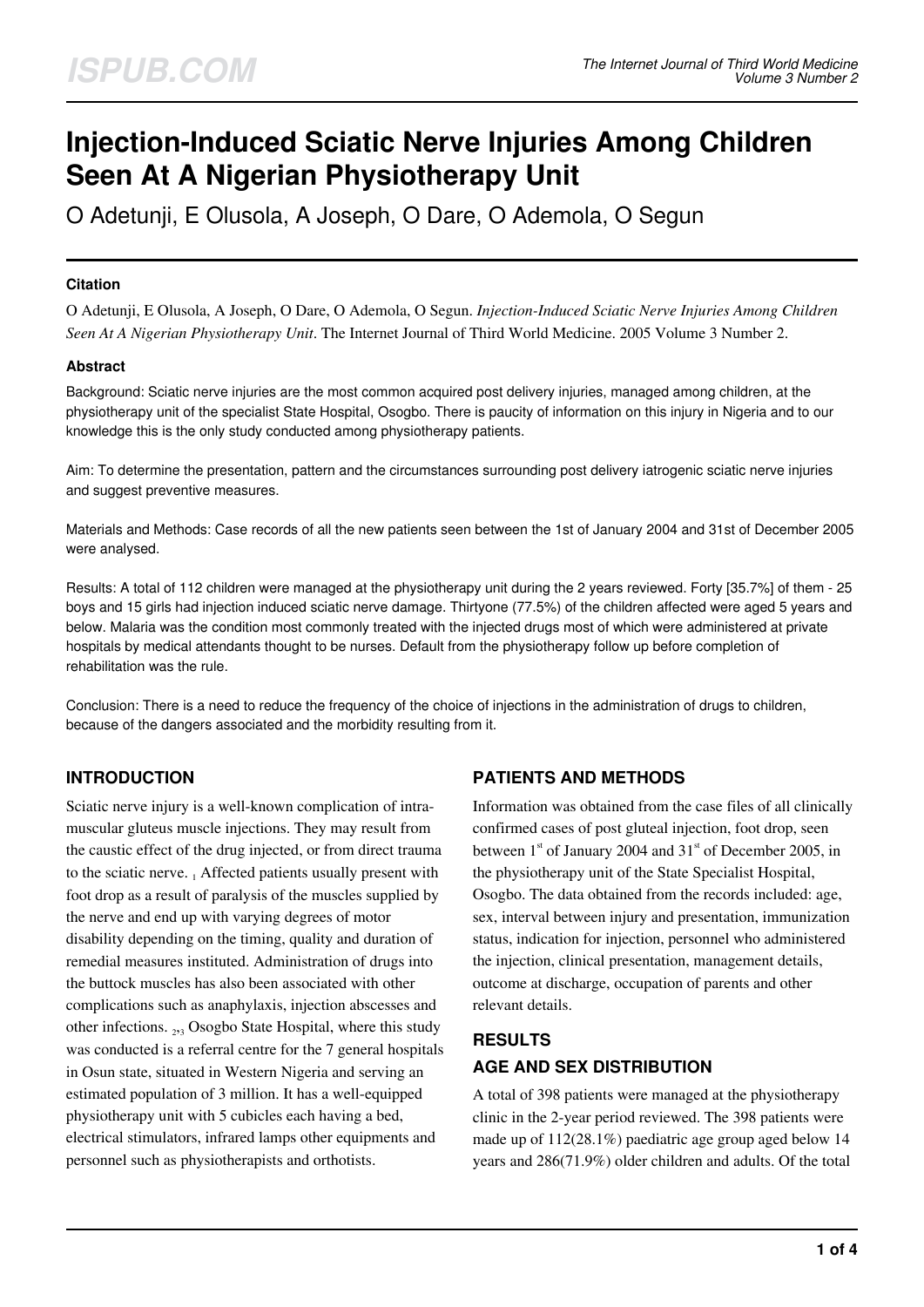112, children 40[35.7%] had injection-induced palsies. The 40 consisted of 25 boys and 15 girls giving (M:F ratio 1.7:1). Thirtyone (77.5%) of the 40 were aged between 8 months and 5 years and 9 [22.5%] from over 5 to 14 years. The palsies were unilateral in all cases and were left sided in 21(52.5%) and right sided in 19 (47.5%)

## **INDICATIONS FOR THE INJECTIONS**

Table 1 shows the reasons for the administration of the gluteal intramuscular injections. By far, the most common condition for which intramuscular injections of drugs were given was malaria - 25(62.5%) patients. The names of the drugs injected were not recorded in the files.

## **PRESENTING TIME AND FEATURES; FOLLOW UP PERIOD**

The duration of time from the injection, within which the patients presented at the physiotherapy clinic are shown in Table 2. Half of them presented within a month and 12[30.0%] over 1 month to 5 months interval. This information was not provided in 8 patients. The patients older than 1 year all presented with inability to walk properly, while infants presented with impairment or delay in crawling. The total number of post discharge visits made by each patient to the physiotherapy clinic ranged from 1 to 46 visits spanning over a period of 6 days to 6 months. All the patients defaulted from clinic before satisfactory recovery or discharge.

## **ANTI- POLIOMYELITIS IMMUNIZATION; WHO GAVE THE INJECTIONS AND WHERE?**

Of the 40 children 21 (52.5%) received polio immunisation, while 4 (10.0%) did not and the information was not provided in 15(37.5%) patients.

Half of the patients (50.0%) had the injections administered by nurses at private hospitals, ten patients (25.0%) at tertiary hospitals and 6(15%) at comprehensive health centres and dispensaries. The mothers who were professional nurses administered the injections at home in 4 (10.0%)

## **OCCUPATION OF PARENTS**

The parents were grouped as professionals and nonprofessionals. No father belonged to the professional cadre while 4 mothers, who were professionals, were nurses by occupation. All the fathers were artisans such as painters, tailors, mechanics and bricklayers, while most of the nonprofessional mothers were petty traders.

## **Figure 1**

Table 1: Indications for giving injections and the number and percentage of children injured.

| Indication for injection<br>40 | Number affected | Percentage of total |
|--------------------------------|-----------------|---------------------|
| Malaria                        | 25              | 62.5%               |
| Convulsions                    |                 | 5.0%                |
| Immunization                   | 2               | 5.0%                |
| Typhoid                        |                 | 5.0%                |
| Diarrhoeal disease             |                 | 2.5%                |
| Measles                        |                 | 2.5%                |
| Unspecified illness            |                 | 17.5%               |
| Total                          | 40              | 100.0%              |

## **Figure 2**

Table 2: Interval between injury and presentation

| Interval between injection<br>and presentation | Number of<br>patients' | Percentage<br>of 40 |
|------------------------------------------------|------------------------|---------------------|
| 1 week or less                                 | 8                      | 20.0%               |
| >1 week - 1 month                              | 12                     | 30.0%               |
| >1 month to 2 months                           | 3                      | 7.5%                |
| >2 months to 5 month                           | 5                      | 12.5%               |
| >5 months                                      | 4                      | 10.0%               |
| Unspecified                                    | 8                      | 20.0%               |
| Total                                          | 40                     | 100.0%              |

## **DISCUSSION**

The number of children with injection induced sciatic nerve injuries in this study is higher than the 27 cases collected over a 12-year period by Fatunde et al  $_4$  in 2001. Gluteal intramuscular administration of drugs is presently a common practice in Nigeria especially among the paediatric age groups. Some health workers are known to have strong preferences for injections and infusions even when oral and other alternative routes are equally good and safer. Such health workers indulge in these practices to convince the relations of the patients of the quality of their care and consequently, the justification for the high bills they would pay. On the other hand parents of ill children often consult health workers, demanding that they be given injections, which they believe, would work better and faster than drugs given orally. This belief is erroneous and can be adduced to ignorance on the part of the parents. Most of the parents affected in this study were non-professionals, who probably had little or no formal education. Professionals in general have a better formal education and are less likely to patronize sub standard health facilities or quacks. In this study most of the injuries were inflicted at private hospitals where, staffs with inadequate training can be labelled as nurses and are allowed to give intramuscular injections. Paradoxically, four professional nurse mothers personally administered injections presumably, without consultation in their homes. They should feel the guilt of ignoring ethical guidelines.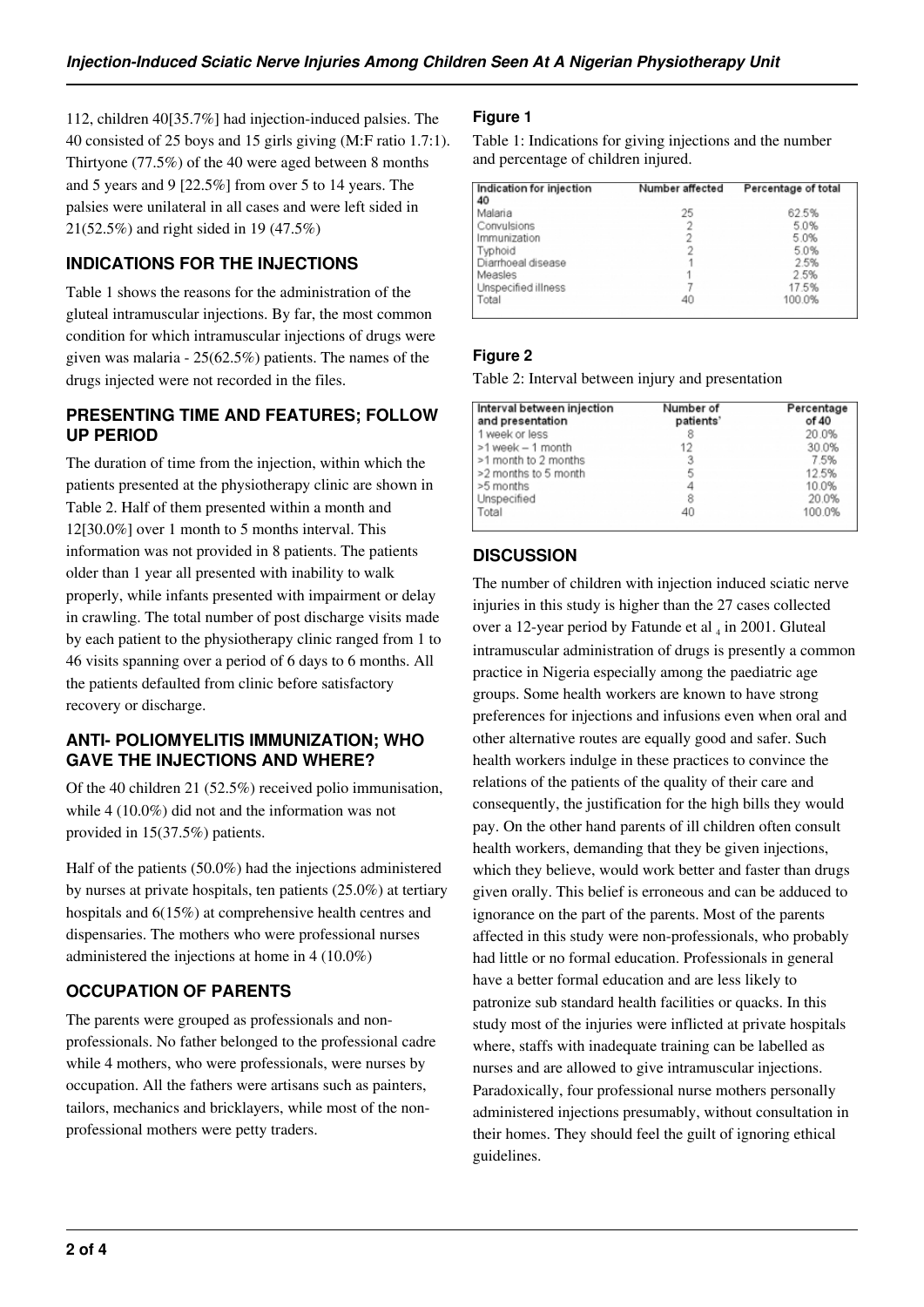Factors predisposing to injection induced sciatic nerve injury, like the difficulty of restraining a fretful child and poor techniques such as angulating the needle while injecting can lead to direct trauma to the sciatic nerve, or bring the sciatic nerve in close contact with the extravasating drug, which may cause damage. Injectable drugs that were given commonly in a previous similar study include Chloroquine, Novalgin, Paraldehyde and Procaine penicllin. 4 These drugs are still frequently used at our health service units even when safer alternative route preparations exist in oral, intra-venous and suppository forms.

The predominance of the 8 months to the 5 years age group in those affected, can be explained by the fact that malaria which is the commonest condition for which the injections were administered, affects this age group most in consonance with the development of immunity to the disease. It is understandable, that the buttocks have come to be regarded by many health workers as the choice sites for intramuscular injections, because there is almost no other conceivable anatomical site with equally significant muscle bulk to deposit drugs. Enough care is however, not being taken to avoid injuring the sciatic nerve by sticking to the upper outer quadrant,

Diagnosis of post sciatic nerve injury foot drop is usually straightforward. Most patients presented with inability to walk or crawl well or paralysis of the limb, after intramuscular injections to the affected limb. Most of them presented late. This may have compromised full recovery since gluteal fibrosis, which is preventable, might have set in. <sup>6</sup> ,7 Poliomyelitis is however an important differential in ill children who develop flaccid paralysis after injections especially if they are not immunized against poliomyelitis. Such paralysis may infact be cases of provocation polio.  $\frac{1}{8}$ Proper investigations of paralysed children is very important because of the public health importance of poliomyelitis. In countries where poliomyelitis infections still exist, unimmunized children should not receive injections, especially during epidemics.

It is noteworthy that all patients studied defaulted from follow up before they were discharged from the clinic. This default rate calls for a better-funded and organised physiotherapy unit with facilities for mobile community

services to enable defaulters to be traced and treated at home. Financial constraints may be responsible for the late presentation and the default, judging from the fact that most of the parents were artisans.

To reduce the high frequency of this handicapping condition, injections should be prescribed only when mandatory and administration should be by well-qualified and competent personnel. <sub>5</sub> There is a need to give appropriate education to health service providers, parents and other child care givers on the dangers of parenteral administration of drugs, with a view to discourage the existing dangerous preference of health workers and parents for injections.

It is worrying that all the injections were said to be administered by nurses. As alluded to above it is possible that some of the personnel described, as nurses were auxiliaries and other health attendants. Whatever the case the situation points to the need to organise compulsory update and refresher courses for all health service staff. At the same time all forms of quackery should be identified and sanctioned.

## **CORRESPONDENCE TO**

Dr. O.A Oyedeji. Department of Paediatrics, Ladoke Akintola University Teaching Hospital, Osogbo, Nigeria. Email: soltomoyedeji@yahoo.com Telephone: +234 (0) 8056715508

## **References**

1. Mayer M, Romain O Sciatic nerve paralysis after a buttock intramuscular injection in children: an ongoing risk factor. Arch Pediatr 2001;8: 321-3 2. Musa OI Injection safety practices among health worker in static immunisation centres in an urban community of Nigeria. Niger Postgrad Med J.2005;12:162-7 3. Stugatskaia GS, Chastikova AV Anaphylactic shock following a single intramuscular injection of penicillin. Antibiotiki 1977;22:365-7.

4. Fatunde OJ, Familusi JB Injection-induced sciatic nerve injury in Nigerian children. Cent Afr J Med 2001; 47: 35-8 5. Bigos SJ, Coleman SS. Foot deformities secondary to gluteal injection in infancy. I pediatr Orthop. 1984;4 : 560-3 6. HuangY, Yan Q, Lei W. Gluteal sciatic nerve injury and its treatment. Zhongguo Xiu Fu Chong Jian Wai Ke Zhi. 2000;14 :83-6.

7. Napiontek M, Ruszkowski. Paralytic drop foot and gluteal fibrosis after intramuscular injections. I Bone Joint Bri 1993;75: 83-5

8. Nwuga VC, Odunwo T. Some clinical characteristics of children with paralytic poliomyelitis referred for physiotherapy. I Trop Med Hyg 1978; 81: 84-7